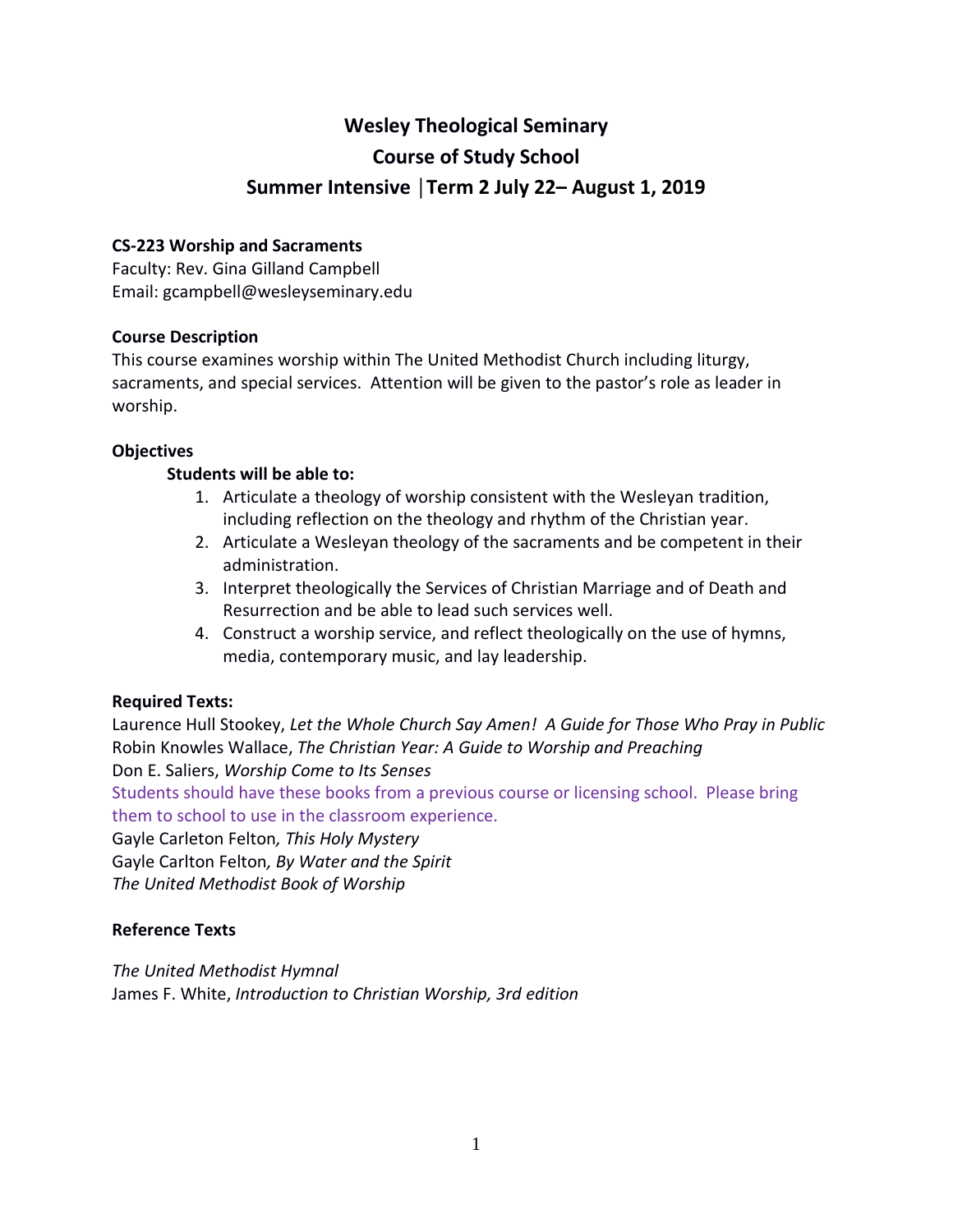# **Supplemental Texts:**

L. Edward Phillips and Sara Webb Phillips*, In Spirit and Truth: United Methodist Worship for the Emerging Church*

Andy Langford, *Christian Funerals; Christian Weddings, revised edition; Blueprints for Worship*  Norman Shawchuck and Rueben Job. *A Guide to Prayer for Ministers and Other Servants*  Marjorie Thompson, *Soul Feast* 

# **Written Assignments:**

# **Required Papers:**

The principal written requirements for class will be as follows:

- **A.** prepare and submit one 10-page paper, addressing Assignment A below. Please note Assignment A has two parts: #1 - The Order of Worship: The Basic Pattern and #2 - Sacramental understanding. **This paper should be posted on Blackboard no later than May 31, 2019.**
- **B.** prepare and submit a 4-page paper, addressing Assignment B below. Please note that Assignment B has two parts: #3 - Creating prayers based on Scripture and #4 - Creating a prayer of praise reflecting a sense of the soul. **This paper should be posted on Blackboard no later than July 22, 2019.**
- **C.** Three 1-page reflection papers to be completed during the student's time on the Wesley campus. Questions for these reflection papers will be provided by the instructor during class. **These papers will be due July 24, 26 and 30.**

# **Formatting:**

Please format your paper to the following guidelines: 12pt font, double spaced, 1" margins, and page numbers. Be sure to include your name and the date on each paper you turn in. The length of each paper is indicated in the written assignments, required papers section above.

# **Citation and Plagiarism:**

It is imperative that appropriate standards of academic integrity and citation be observed. The basic rule for citation is simple: when quoting another person's work, or referencing an idea published by another, cite the source. Keep in mind: either quoting verbatim from another person's work without citation or rephrasing another person's work in your own words without citation are equally forms of plagiarism. Gross plagiarism violations may result in a failing grade for the assignment at the professor's discretion.

When citing the source, please use parenthetical notes including the author's name, book title, and page number. The assignment requires the student to process and integrate the material course's readings into the paper; therefore, in no case should a paper include lengthy, verbatim quotes (e.g., an entire paragraph from the *United Methodist Book of Worship*). The work is your critical reflection upon the questions below. Be sure to include, at the end of your paper, a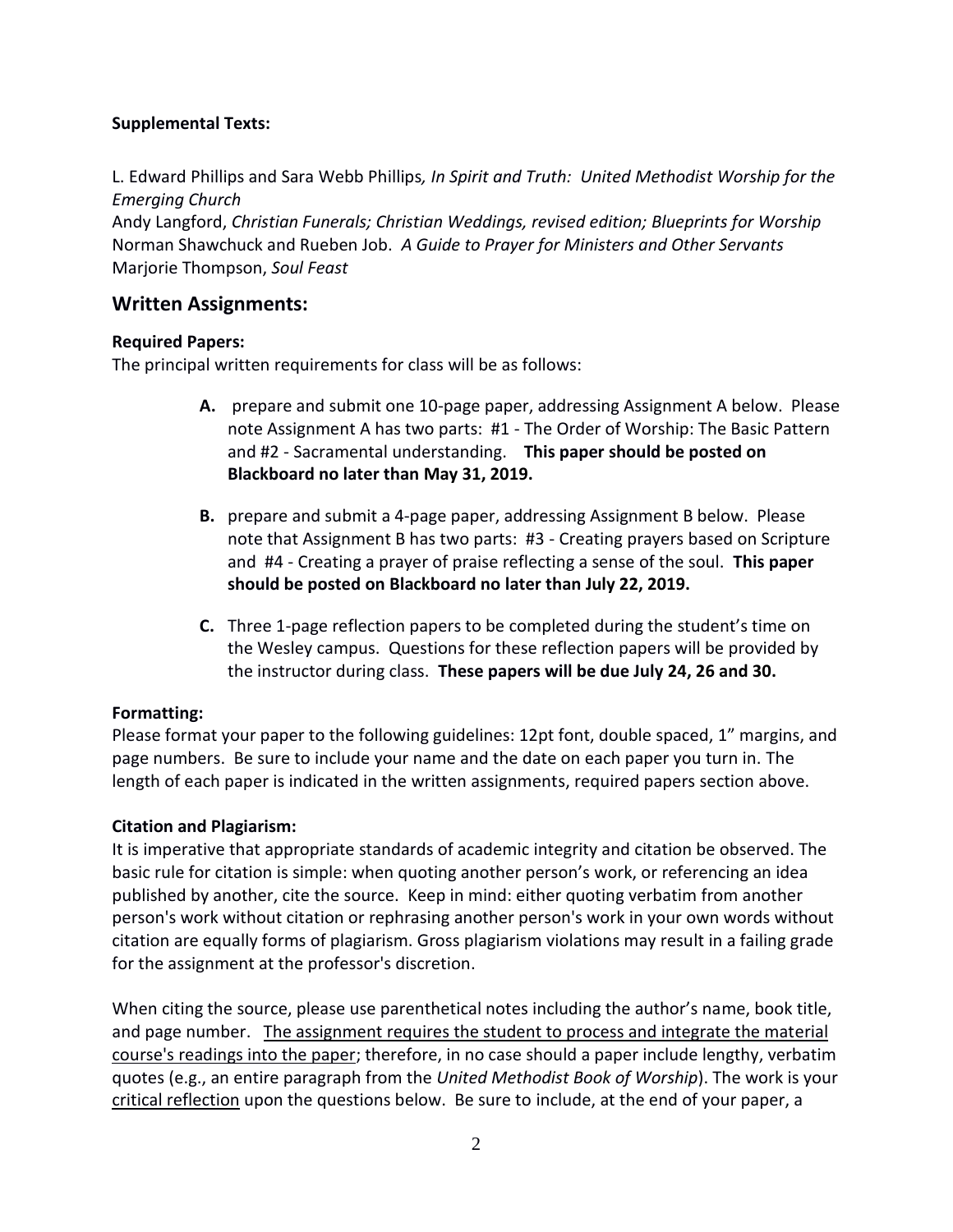bibliography of all your sources formatted according to the Chicago-Turabian Style Guidelines. (e.g., Hudson, Valerie, N. *Culture and Foreign Policy*. Boulder: L. Rienner Publishers, 1997.)

The following class assignments presume that the student will have read all the required texts before beginning their written work, and that the familiarity with the required reading and with the reference texts will be reflected in all written work. Students should feel free in your responses to reference all course resources, as well as other sources the student finds helpful in crafting the assignment. *Reminder: Please note that responses should reflect an understanding of and appreciation for United Methodist doctrine, polity, and foundational sources; not the student's current ministry setting.* 

#### **ASSIGNMENTS:**

#### **ASSIGNMENT A**

- **Please complete assignment #1 and #2 below.**
- **10 pages maximum**
- **Posted to Blackboard no later than May 31, 2019**
- **Assignment #1 – Order of Worship: The Basic Pattern**

You have been appointed to a new charge effective July 1, 2019. The current pastor provides you with copies of recent worship bulletins from New United Methodist Church. You notice the basic form of the Sunday service at New United Methodist Church follows the outline below:

New United Methodist Church Sunday, June 00, 2019

Prelude Chiming of the Hour \*Call to Worship \*Hymn of Praise Announcements Children's Sermon \*Hymn Prayer of Confession Pardon **Offertory** \*Doxology Scripture Reading Sermon Holy Communion \*Hymn \*Benediction \*Postlude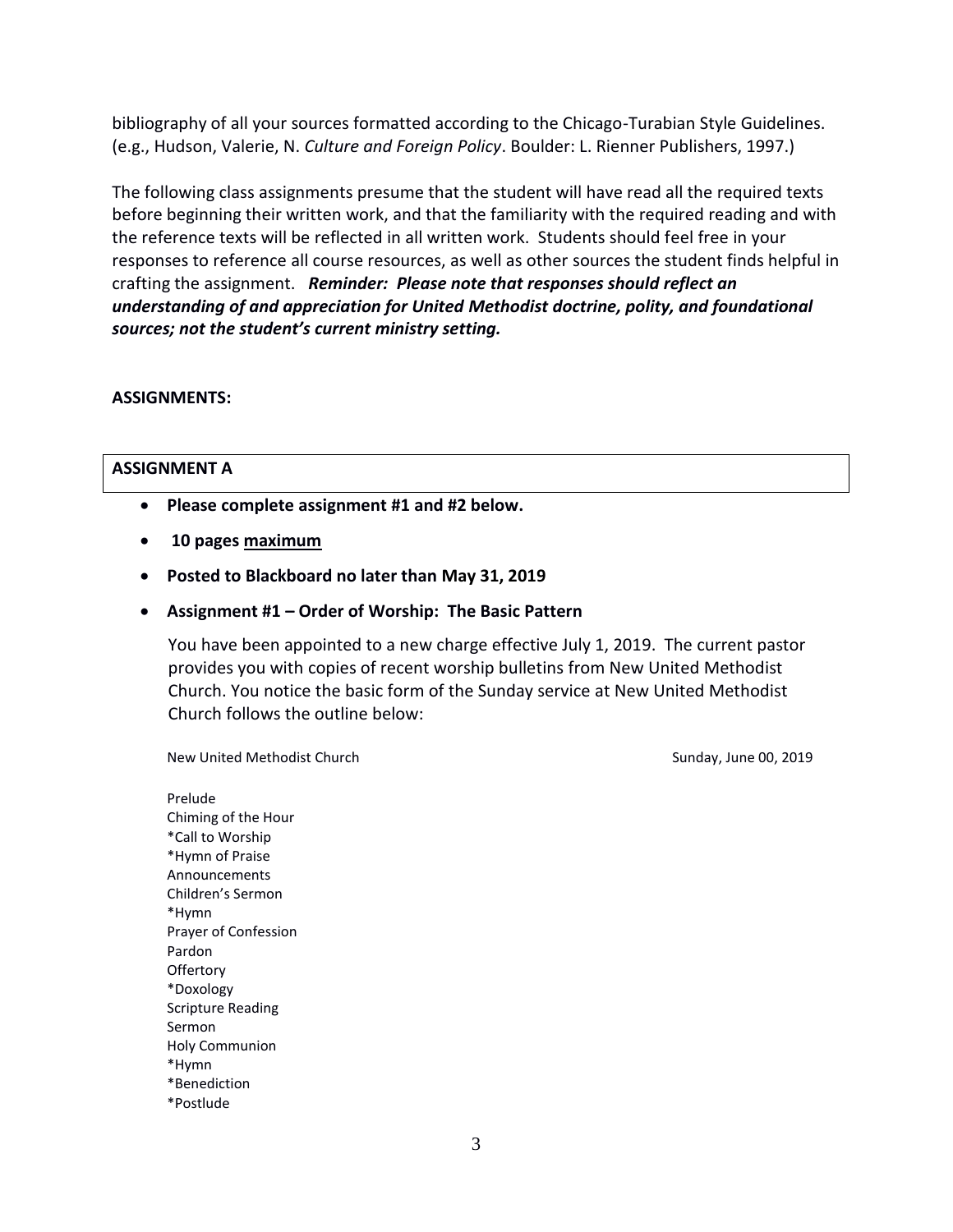You desire to introduce the congregation to an order of worship more in accord with the basic pattern for United Methodists found in the UMBOW, pages 13-32 and UMH pages 2-5; understanding that making this change will take time. The target date for the introduction of the new order is **First Sunday in October 2019, World Communion Sunday.**

- Using the lectionary for **October 6, 2019 (Year C),** prepare a complete order of worship for a Service of Word and Table. Include the specific hymns, scripture, prayers, Eucharistic prayer, prayer of confession, etc. that you would use and indicate why you have chosen them. (Note: if resources are to be used without editing or adaptation from either UMBOW, UMH, or Knowles Wallace, you need only provide the page/hymn number and title – for example, UMH 620 – One Bread, One Body or UMBOW #431 Prayer for World Communion Sunday or Knowles Wallace, page 4). Please include the text of other resources you may have chosen.
- Cite all resources used as a part of the liturgy you have created.
- Create a detailed comparison of the order of worship given to you by the previous pastor of New United Methodist Church and the order of worship you have created. Provide a commentary explaining the choices made in your preparation, both pastorally and theologically.
- **Assignment #2 – Sacramental Understanding**

On **Baptism of the Lord Sunday, January 13, 2019**, **Year C,** you will receive into church membership a family, as follows:

- *father*: never baptized, who has received appropriate instruction and now wishes to make a profession of faith
- *teenage daughter*: baptized as an infant, but never confirmed
- *infant son:* unbaptized
- *mother*: a faithful member of another United Methodist congregation, who now wishes to become part of the church where her family will belong
- *grandmother:* baptized in the Roman Catholic Church as an infant and confirmed there, but for years inactive.

Referring to "Baptismal Covenant I," UMBOW, pp. 86-94, UMH pages 33-39, *By Water and the Spirit* by Felton, *The Christian Year* (Chapter 4) by Knowles Wallace.

• Create an annotated bulletin for the entire service of Baptismal Covenant I. The annotations should indicate the person(s) to whom each portion of the liturgy is addressed. You are, in effect, creating the "script" for this service, so all is administered in proper order, according to United Methodist doctrine and polity.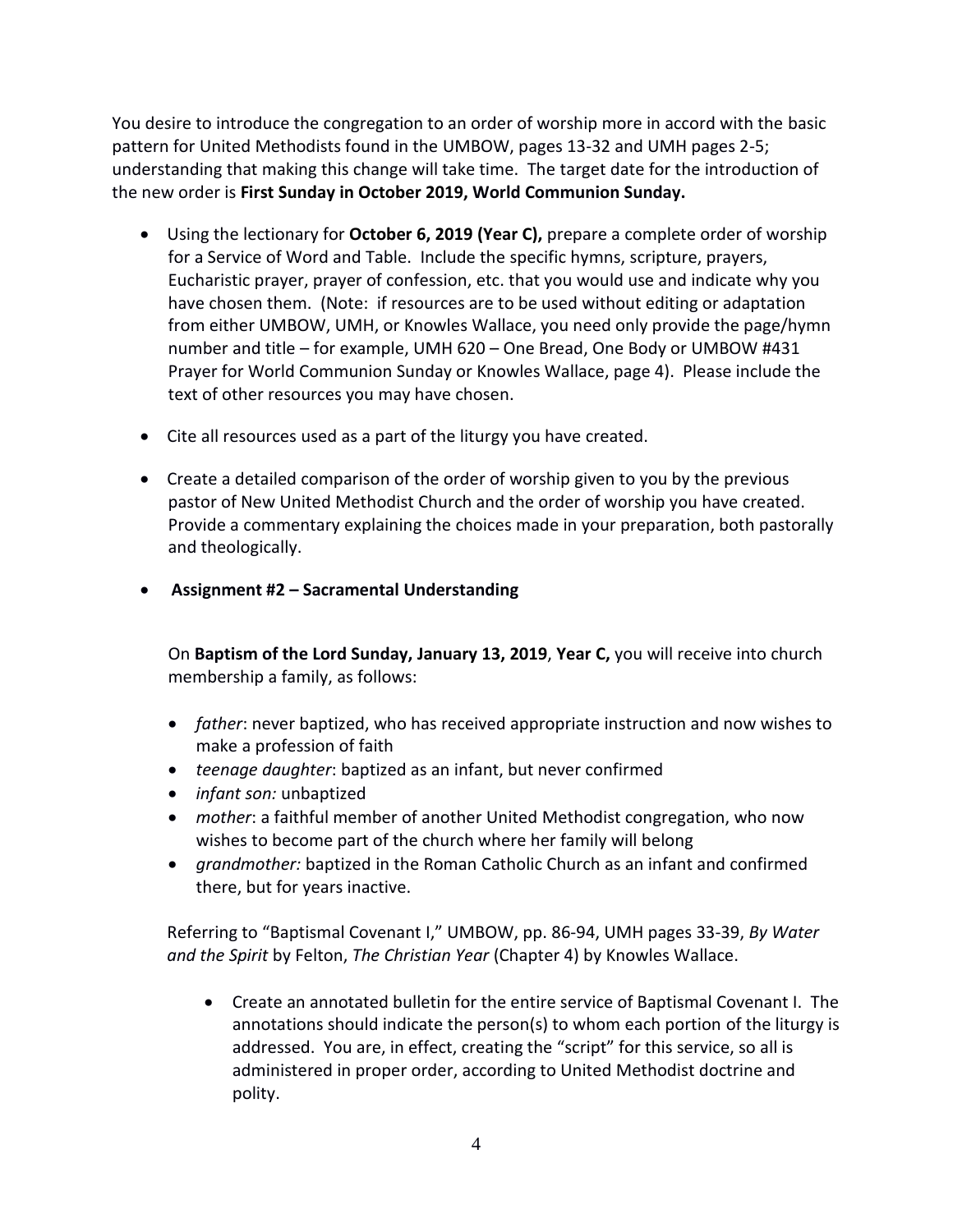- Indicate your understanding of the differences and similarities between the questions put to each family member in brief, clear sentences; that you might use in your script to deepen the congregation's understanding of all that is taking place in this liturgy.
- Create a 4-page sermon you might preach on this day, based on the lectionary texts for the day and informed by Felton's *By Water and the Spirit*, addressing the following questions:
	- o What is the meaning of baptism to United Methodists?
	- o How does John Wesley's understanding of grace inform United Methodist theology and practice of baptism?
	- o What role does the congregation play in the Sacrament of Baptism?

### **ASSIGNMENT B**

- **Please complete assignment #3 and #4 below.**
- **4 pages maximum**
- **Posted to Blackboard no later than July 22, 2019**
- **Assignment #3 – Creating prayers based on Scripture**

As the pastor, it is your responsibility to create the opening prayer or collect for the Sundays after Pentecost. Using guidance from Stookey (Exercises 1-5 and 17), write collects for the **14 th and 15 th Sundays after Pentecost (September 15 and 22)** based on the assigned readings from the lectionary for those Sundays. You may also find Knowles Wallace helpful in constructing your prayer.

- o Pay close attention to the form of a collect.
- $\circ$  Pay attention to the images from Scripture that inform your praying.
- o Pay close attention to writing with "vigorous verbs".

After you have completed your collect, write a reflection (no more than one page) on the process of writing. What in Stookey's exercises challenge you as one who prays in public? What in Stookey encourages and nourishes your public prayer? How do you think about the connection of prayer and Scripture? From a Wesleyan perspective, how would you understand the role of Scripture in all public prayer?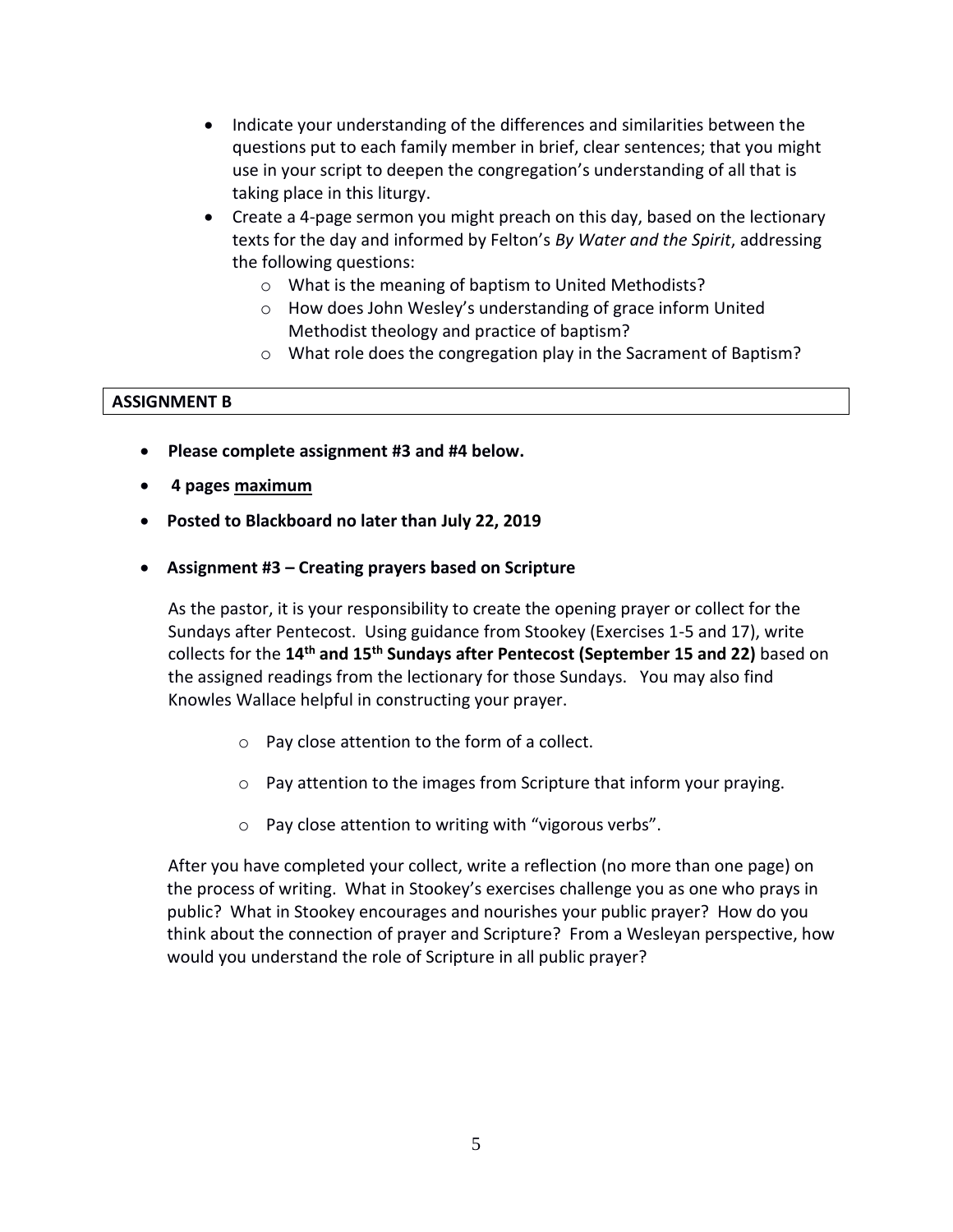### • **Assignment #4 – Creating a prayer of praise and identifying a sense of the soul**

As a pastor, you will ground your leadership of worship in a theology of worship, in an understanding of the purpose of worship, in an embodied expression of liturgy, and by the spirit and sense of worship that lives in you. Using the resources in Stookey (exercise 1) and Saliers (in its entirety), the UMBOW and the UMH:

- o Create a prayer of pure praise, following Stookey's instructions in exercise 1. Include the text of the prayer in your paper.
- $\circ$  Reflect on the senses of the soul Saliers identifies as essential to worship. Identify which sense you seek to express in your prayer of praise. How did this sense inform your writing of the prayer? How does this sense of the soul inform the ways in which you plan and lead worship?
- o Using the UMH and the UMBOW, describe how you see this same sense of the soul and your own sense of pure praise reflected in the worship resources of the United Methodist Church? Be specific. Which hymns? Which resources? Which part of the Baptismal prayer over the water or the Eucharistic prayer, for example, call forth this same sense of praise and this same sense of the soul? How does this ground your ministry and leadership in a United Methodist theology of worship?
- o Which of Saliers senses challenges you most? How do you experience this challenge as you plan and write for worship? How might you cultivate a deeper appreciation of this sense of the soul?

# **Grading:**

The instructor assumes that everyone in the class is capable of the work required to receive a "B" grade for each assignment. The following interpretations of the meaning of each grade have been developed to help class members review their work to identify strengths and challenges.

A "B" means that the basic elements of the assignment have been faithfully included, the argument is internally coherent, and clearly articulated.

A "B+" means the assignment is also well crafted.

An "A-" means that the assignment is not only well crafted, but it also probes the issues with considerable insight.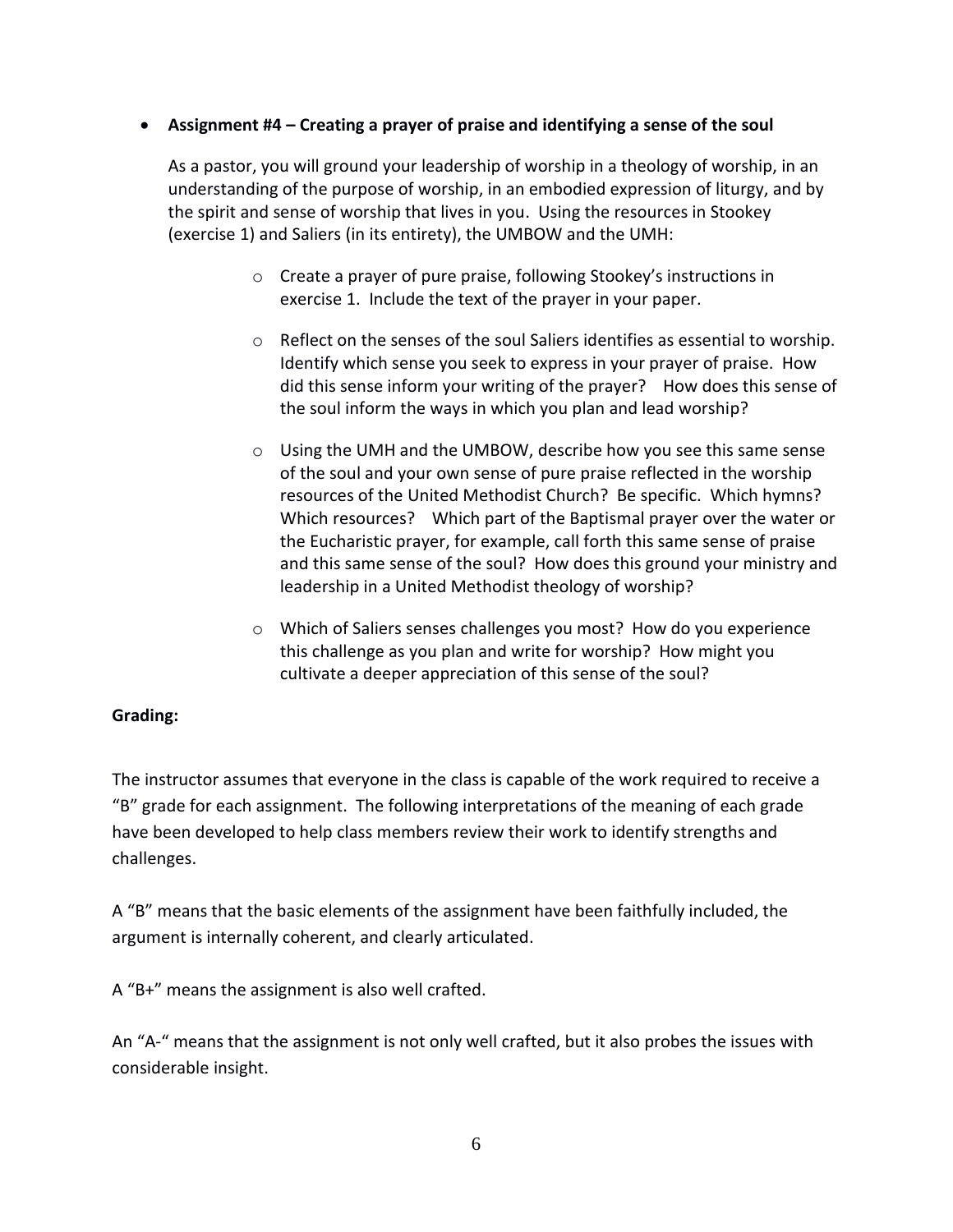An "A" means the assignment is well crafted, reveals considerable insight, and moves beyond the range of the student's prior knowledge to begin to construct new perspectives and meanings for the subject. In other words, it shows the student's imagination at work; it has a creative edge.

A "C+" means that the assignment lacks clarity or focus, tends to reveal more the writer's opinions than the results of the writer's analysis, and lacks reflective insight into the issues being discussed.

A "C" means that the assignment does not move beyond the reporting of information from readings and/or class discussions to engaging them with issues being discussed; it may indicate inappropriate or misuse of data and readings.

A "C-"means that despite some moments of focused discussion and insight, major gaps exist in the development of the argument or discussion.

An "F" means the individual needs to see me immediately.

**Grades will be reduced a step (e.g. from B to a B-) for the two major assignments handed in after the start of class,** and a full letter grade for any assignments 24 hours past due. Assignments over 48 hours past due will be lowered two letter grades. Please make an appointment to speak with the instructor if an assignment is over 72 hours past due. Please note no absences are allowed due to the intensive nature of this class. Any student who misses a class should see the Course of Study Director immediately.

Final course grades are mailed to the student, GBHEM in Nashville and the student's conference representative by September 30. Grades are not posted on-line.

# **Inclusive Language**

In both oral and written contributions to the course, students are expected to be conscious of the power of language in theology. Inclusive language respects both gender and racial diversity, and students should demonstrate awareness that language about persons and God expresses values and impacts theological ideas in the details of race and gender connotations. Both gender and race are socially-constructed categories, and changing language is part of bringing justice to theological discourse.